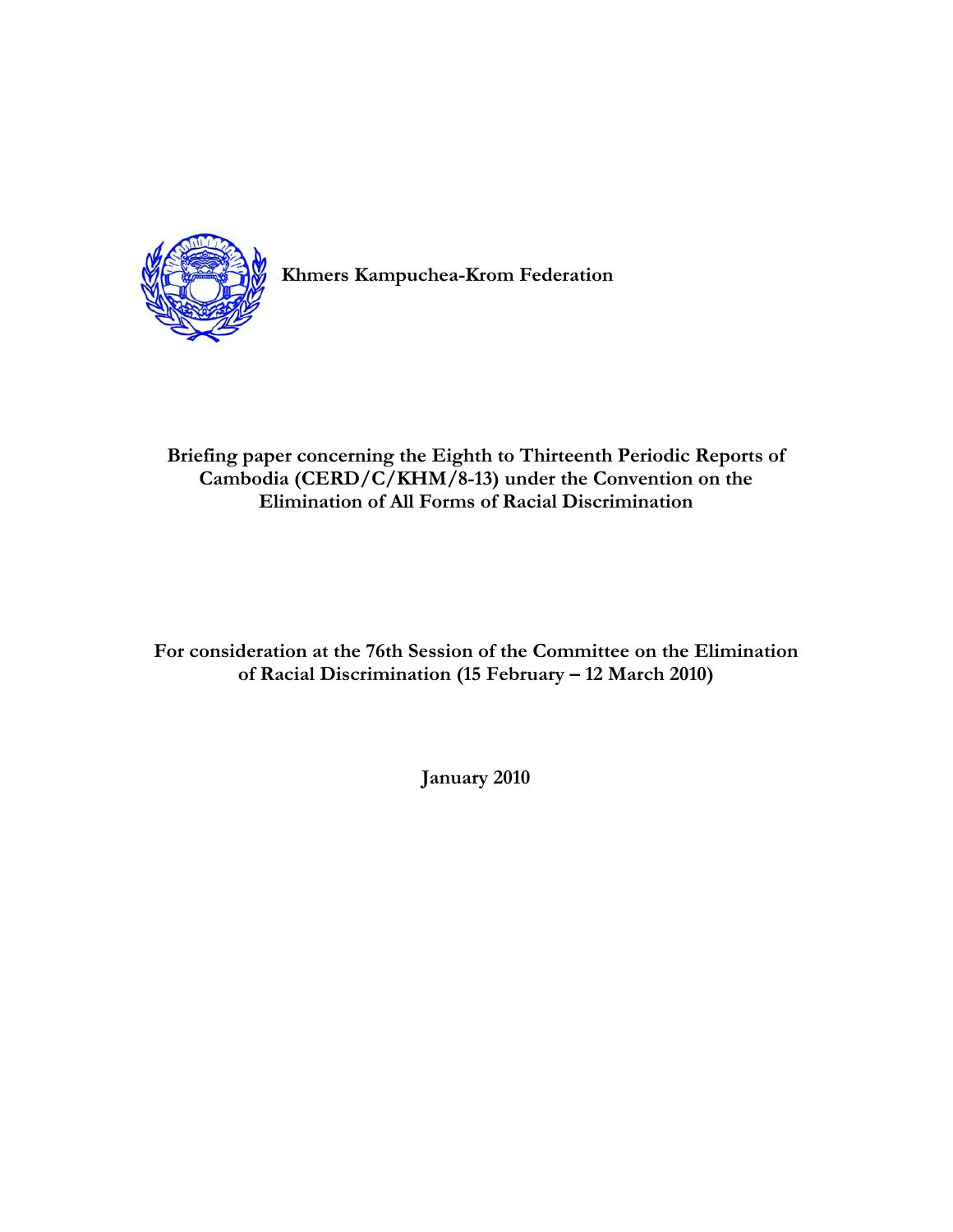

KHMERS KAMPUCHEA-KROM FEDERATION ASIA – AUSTRALIA – EUROPE – NORTH AMERICA A MEMBER OF UNPO & IDBF P.O.Box 193, Pennsauken, NJ 08110, U.S.A Email: thach.thach@khmerkrom.org - http://www.khmerkrom.org

## **Overview**

Kampuchea-Krom is the Khmer name for the Mekong Delta and surrounding region of the current state of Viet Nam. Kampuchea-Krom measures up to 67,700 square kilometres and is the traditional homeland of Khmer-Krom. The Indigenous Peoples of Kampuchea-Krom are the Khmer-Krom, the ancient descendents of the people of Nokor Phnom (or Funan in the Chinese translation) empire. Throughout history, the identity and name of the Khmer-Krom people and their ancestral lands have been changed and/or referred to differently by various colonizing forces. Under the colonization of France, Kampuchea-Krom was called Cochin China. The terms Khmer, Khmer-Krom and Vietnamese of Khmer origin are used interchangeably when referring to the people of Funan.

During the past decade, the Indigenous Khmer-Krom People in Kampuchea-Krom have continued to flee oppression in their homeland to seek refugee status in Cambodia. Unfortunately, when arriving in Cambodia, they are not recognized by the UNHCR as refugee because the Cambodian government informed the UNHCR that the Khmer-Krom are Cambodian. If that is the case, the Khmer-Krom should enjoy equal rights as Cambodian citizens when they arrive in Cambodia. In reality, the Khmer-Krom do not receive any financial assistance or legal documents from the Cambodian government. The Khmer-Krom who have crossed the border into Cambodia are therefore forced to live in stateless circumstances with neither the protection afford to refugees, nor to Cambodian citizens..

### **This briefing paper provides comments to the Eighth to Thirteenth Periodic Reports of Cambodia with key recommendations, as made by the Khmers Kampuchea-Krom Federation.**

### **Article 1 of the Cambodian State Party Report CERD/C/KHM/8-13**

1. Paragraph 44 of CERD/C/KHM/8-13 states that "every citizen shall enjoy the right to defence through judicial recourse". In reality, when the Khmer-Krom refugees arrive in Cambodia, the Cambodian government does not provide any assistance to the Khmer-Krom refugees in applying for legal documents, such as Cambodian Identification. If they have money, the Khmer-Krom refugees may get Cambodian Identification through the bribing of corrupt Cambodian officers. Even if the Khmer-Krom refugees have money to bribe, they have to change their birthplace (not from Kampuchea-Krom) and their name (not a Khmer-Krom name) in order to receive the Cambodian Identification.

2. Paragraph 51 of CERD/C/KHM/8-13 states that "all Cambodian citizens enjoy their rights to basic needs, such as the rights to an adequate standard of living, access to health care, to educational services." In reality, because the Khmer-Krom refugees rarely have money to bribe the Cambodian immigration officers to obtain the Cambodian Identification, they are living in Cambodia without any legal documents and consequently face several major problems:

- Their children cannot attend public school, and have no access to public healthcare.
- They have no rights to vote and cannot find jobs in government positions, factories, or open their own business.
- They can be arrested and deported to Kampuchea-Krom at any time.

#### **Recommendation to the Committee on the Elimination of Racial Discrimination:**

**The Cambodian government should be urged to provide legal documents for the Khmer-Krom refugees so they can be fully protected as Cambodian citizens and have the rights to access the government's public services. The Khmer-Krom should have the right to keep their Khmer-Krom identity, such as their name and birth place, when they receive the Cambodian Identification and other legal documents.**